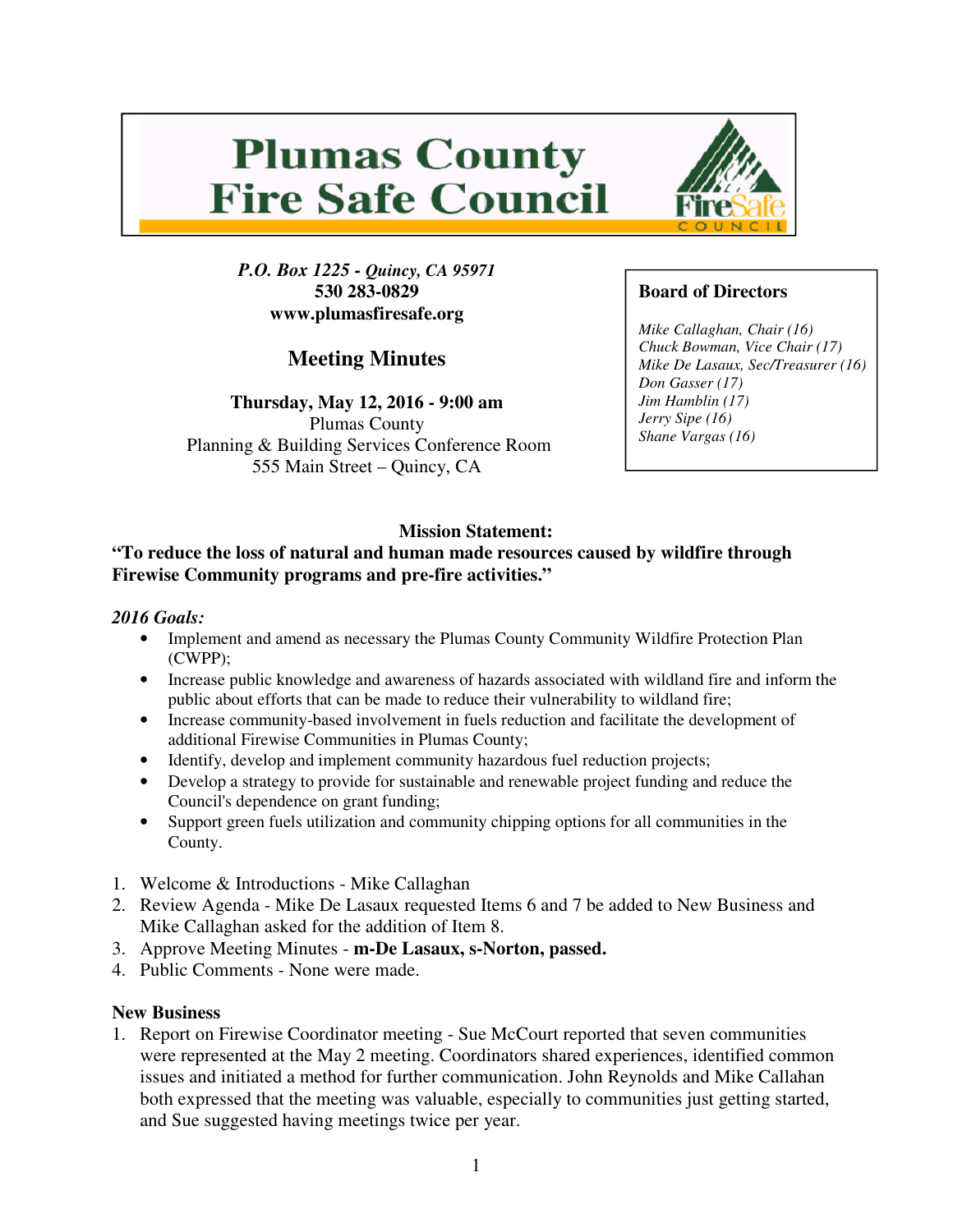- 2. Discussion of Senior/Disabled Assistance Program homeowner contribution Mike McCourt requested that the Board waive the owner co-payment for all program participants for one year. The basis of the request is receipt of a Fire Prevention Fund grant funded by SRA fees paid by those who would benefit from the fuels reduction work in a manner similar to the American Valley project. Discussion centered on three issues: 1) Should co-pays be waived only for properties within SRA boundaries? 2) Should co-pays be discounted by the amount of SRA fees paid? 3) Would the waiver result in a substantial reduction in program fees? Mike Callaghan pointed out that SRA fee payments over multiple years would cover the full co-pay in most instances. Mike McCourt stated that two-thirds of program participants do not pay at all and about two per year pay the maximum payment of \$1,500 for initial entry. Mike De Lasaux expressed concern that ad hoc decisions about contribution waivers in the absence of a comprehensive policy might lead to future problems. He also suggested we initiate program advertising each year as funds might be better spent for initial treatment for new clients rather than maintenance treatment for prior clients. **Don Gasser moved to waive landowner co-payments for one year for all properties in program, s-Sipe, passed.**
- 3. Discussion of SNC-PCFSC-PNF cost share agreement Bill Chapman reported that Lynn Campbell of the SNC, Ryan Bauer of the PNF had forwarded the documents that would be used to execute agreements between the three parties. Initial analysis shows that the documents have enough flexibility to allow each party to achieve its objectives. The next step will be identification of issues that need more research and the appropriate persons to provide needed information.
- 4. Report on CALFIRE firefighter crew activities Bill Chapman reported that CALFIRE has a crew of firefighters waiting assignment which can work on fuel reduction projects for three weeks. The crew is working this week on roadside clearance on the Lake Almanor peninsula and is looking at a potential project on Quincy CSD property. Council members mentioned that if time allows, work could also be done on Indian Valley CSD property and at burn pile sites in a number of communities.
- 5. Update on SRA Fire Prevention Fund Grant Program proposed regulations Bill Chapman reported that the Board of Forestry & Fire Protection had established an additional 15 day notice period at its May 12 hearing to allow comment on a technical adjustment to the draft rules. The new hearing date is June 15.
- 6. Council support of proposed Forestry and Natural Resources Advisor position Mike De Lasaux explained that continuation of his position after his retirement needed to be proposed as a new position, which would serve Lassen and Modoc counties in addition to Plumas and Sierra counties - **Mike Callaghan moved to submit a letter in support of the position, s-Hamblin, passed.**
- 7. Potential Loyalton-University of California cooperative program Mike De Lasaux reported that UC Extension is considering purchasing the Loyalton SPI facility to create a research and extension center, possibly in cooperation with other entities. The plan is to re-open the biomass facility and research other options for processing non-merchantable material.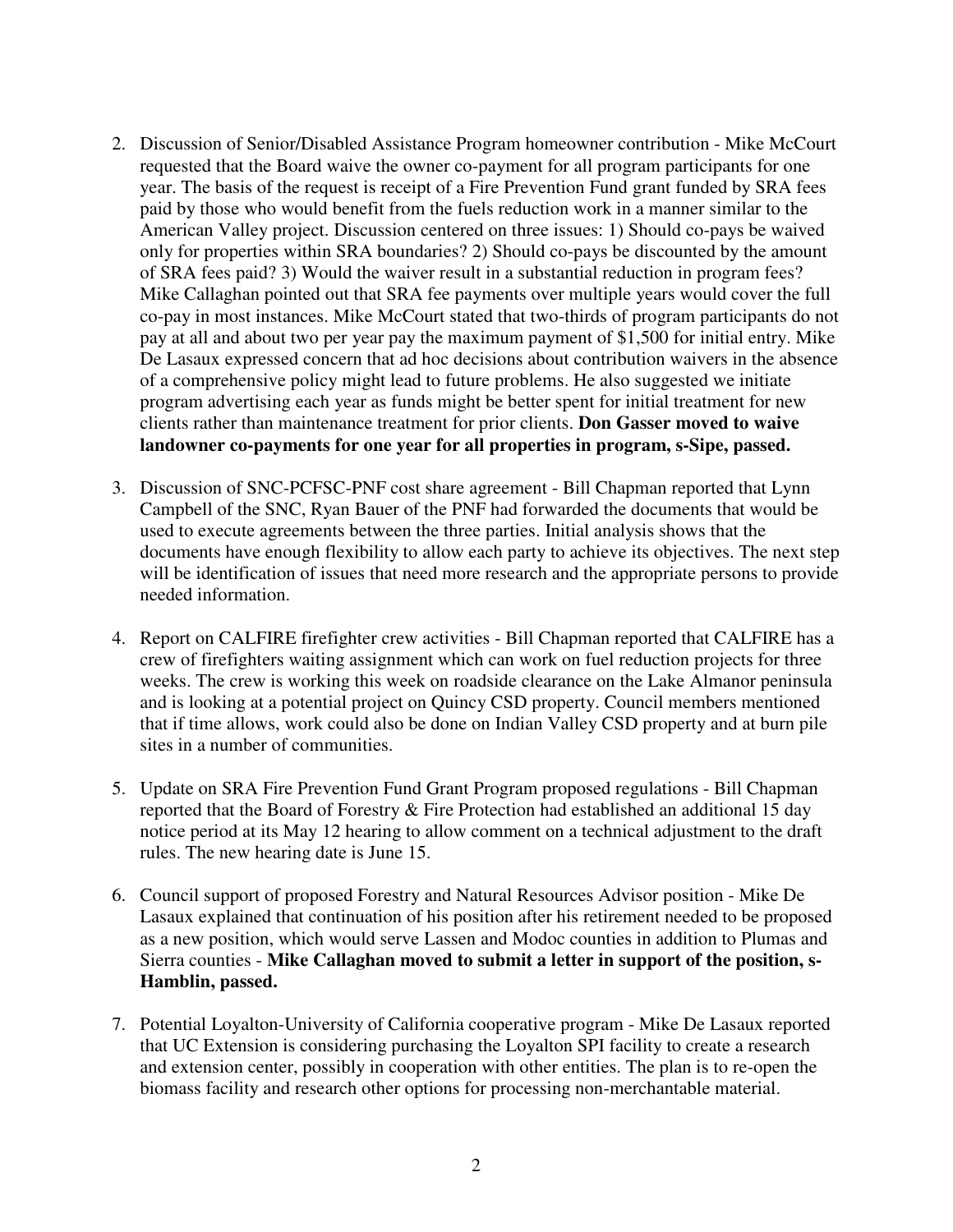8. Council membership issue - Mike Callaghan reported that the Board had not followed its Bylaws when Steve Murphy was elected to the Board. Since Steve will not be staying at the PNF, he should be removed from the Board. Ryan Bauer said Scott Lucas may be serving on the board in Steve's place. **Mike Callaghan moved to remove Steve Murphy from the Board of Directors, s-Gasser, passed.** 

## **Updates**

- 1. Status of Current Grants Bill Chapman reported that the Crescent Grade final report would be submitted next week. He also reported that field work was beginning on the three projects that require cultural resources surveys. Jones Forestry has submitted CEQA materials for a categorical exemption for the American Valley project, which is likely to be granted in 6-8 weeks. During this period, bids will be obtained so the project may begin as soon as the CEQA process is completed. Jones Forestry is also preparing NEPA materials for submittal to the PNF for the Highway 70 project. Existing C-Road project burn piles have been examined and are currently too green to burn. Because of the approaching end of the burn season, they many need to wait until fall to be burned.
- 2. Status of Grant Applications
	- a. Sierra Nevada Conservancy Rachael Norton reported that the Wolf & Grizzly Creek project has completed the CEQA public review process and will be under consideration by the SNC Board at its June 2 meeting. The Bucks Lake project is being scored by SNC staff and if it receives enough points, it would be submitted to the board in September.
	- b. USFS Stevens Funds Bill Chapman reported that the four projects recommended by the Council have been submitted to PNF for inclusion in its capability plan.
	- c. California Fire Safe Council Mike McCourt reported that the application had been submitted, but we have not heard from the Council.
- 3. Standing Reports and Discussion
	- a. Website Development Committee Sue McCourt reported that members of the committee had met with a potential vendor with experience designing simple, easy to maintain sites.
	- b. Feather River Stewardship Coalition Rachael announced that the Stewardship Coalition will be conducting a Mohawk Vista field trip on May 26 at 10:00 am followed by the Coalition meeting at 3:00 pm.
	- c. Plumas County OES Jerry Sipe described the table top exercise County department heads will be conducting based on a catastrophic wildfire. There was some discussion of the transfer of OES to the Sheriff's Office. Jerry indicated his willingness to serve the remainder of his Director term.
	- d. CAL FIRE The agency has hired two inspectors and has authority to hire two more. Victoria Basnett and Ken Wagner introduced themselves to the Council. Shane indicated that the inspectors are not subject to fire assignments and will try to inspect all areas of the county at least once. In response to Claude Sander's question, Shane stated that approximately 50% of Plumas County properties have been inspected. Ryan asked the inspectors to note when adjacent PNF land is involved in meeting RC 4291 standards as they have authority to bring PNF land up to the standards. Don Gordon, the new Unit Chief, introduced himself to the group.